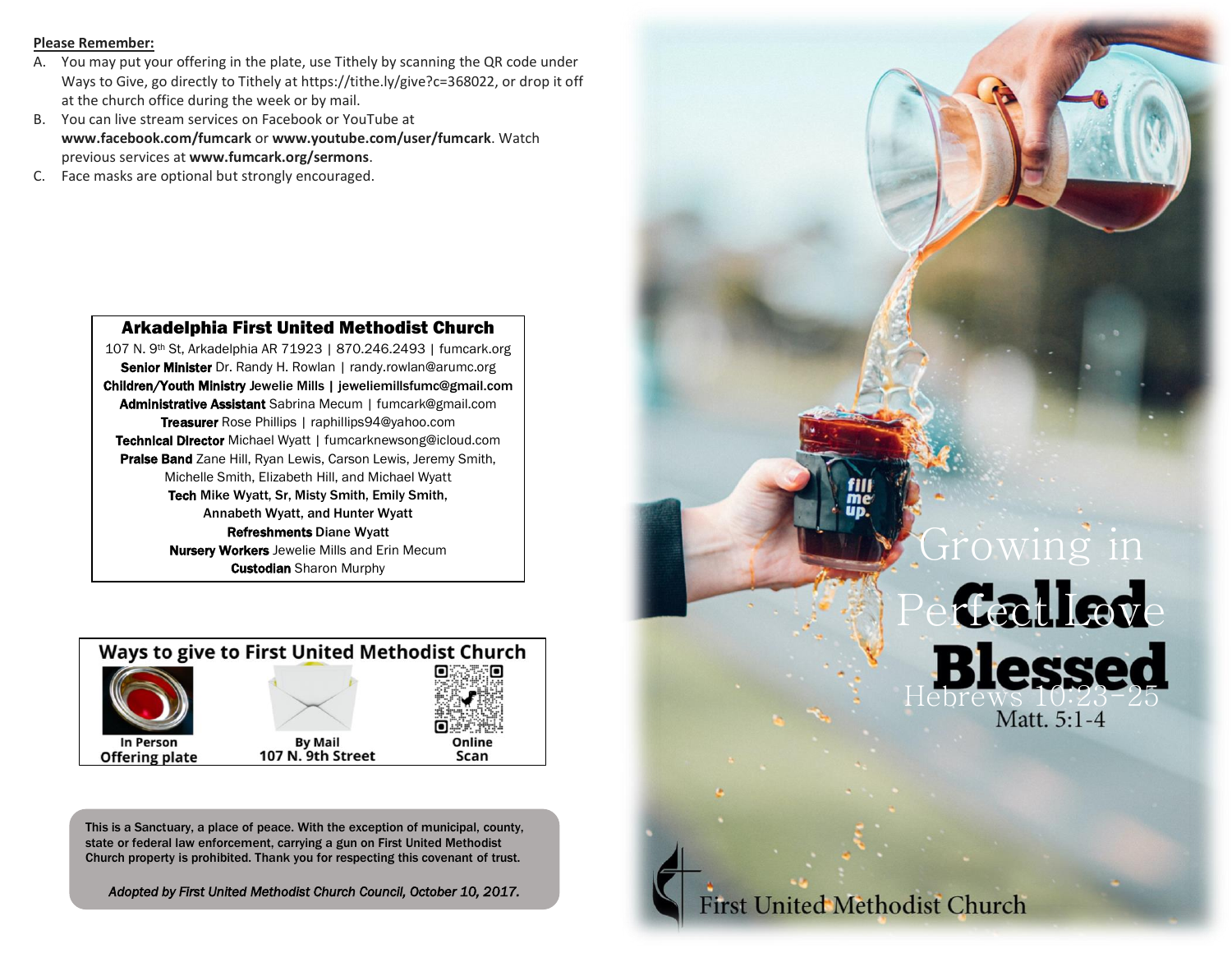**3<sup>rd</sup> Sunday of Easter Arkadelphia, AR** 

**May 1, 2022 9:00 Worship Service**

# **Welcome!**

## *Order of Service*

| Giving of God's Tithes, Our Offerings, & Extra Dollars |  |
|--------------------------------------------------------|--|
| <b>Pastoral Prayer</b>                                 |  |
|                                                        |  |
|                                                        |  |
| <b>Called Blessed</b>                                  |  |
| <b>Holy Communion</b>                                  |  |
|                                                        |  |
|                                                        |  |

## *Sermon Outline*

- **I. A Rush of Reason: Anatomy of a Conversion**
- **II. Who is Jesus talking to?** A. Mt. Sinai versus Mt. near Capernaum
	- B. Talmidim
	- C. Realistic Expectations
- **III.What is the meaning behind the words?** A. *Beatitude*
	- B. *Makarios*  blessed Mt. 5:3 (Jn. 16:22)
	- C. Ptochos poor Mt. 5:3
	- D. *Mourn* Mt. 5:4
- **IV. Who am I and where am I headed?**